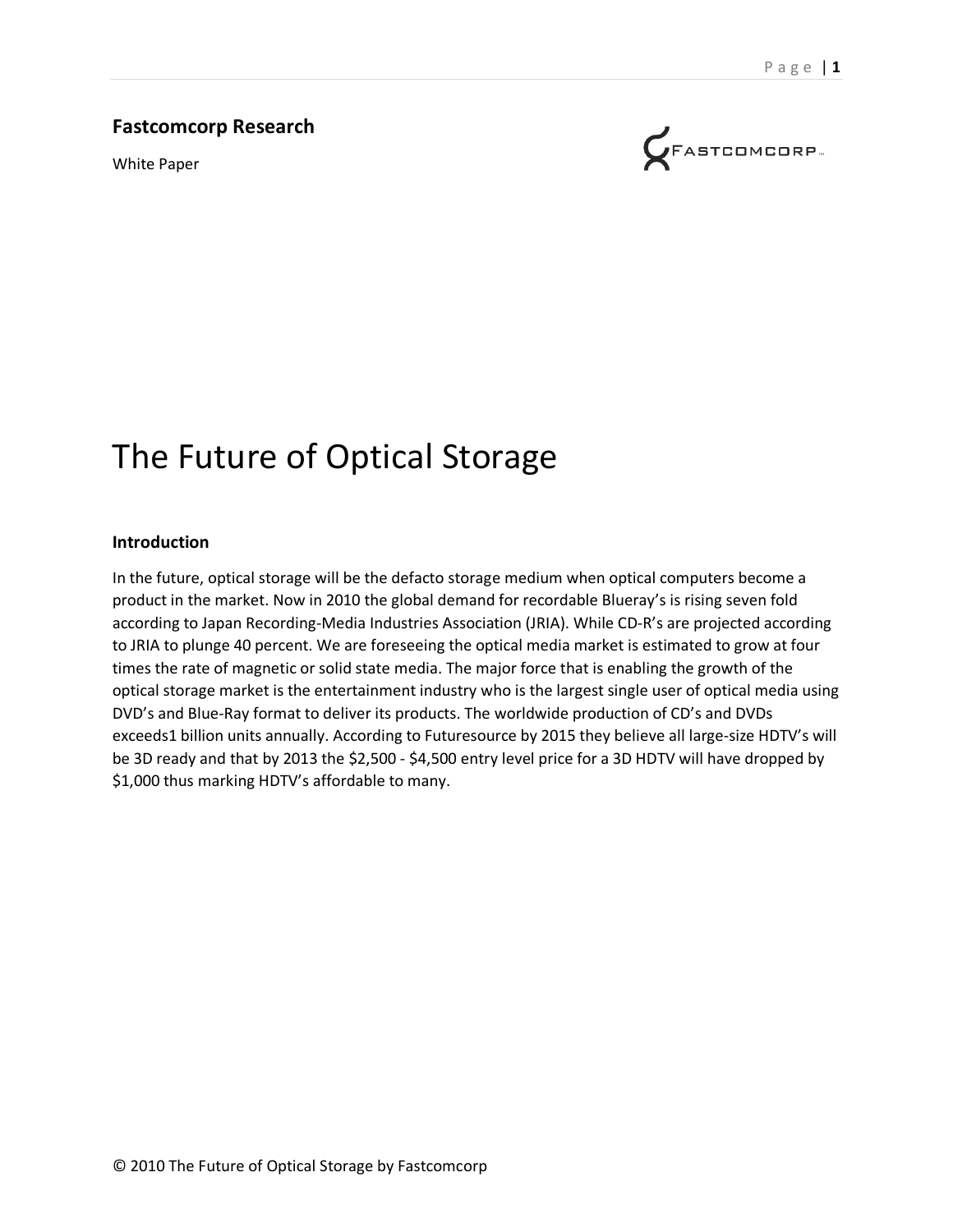At Fastcomcorp we are working on an optical storage product aimed at the entertainment industry more specifically the video game industry. We are hoping to work together with Mempile (developed a 1TB optical media storage) as well as TDK, Sony, Toshiba, and Phillips in order to create a product that allows the entertainment industry to store their content on our medium securely. We are calling it the Franco Disk project. The Office of Technology Transfers at the University of South Alabama is helping us launch this platform.

Our team after much market research, patent reading, and reverse engineering we have come up with a product that would significantly lower piracy in movies and video games. Right now piracy is costing billions to many companies and is hurting them financially. According to CESA, the piracy of Nintendo DS and PSP games around the world has a price tag of \$41.5 billion dollars that accumulated between 2004 and 2009. Piracy losses in the video game market are more than double the current value of the video game market, \$55 billion (DFC Intelligence). The recession this past year (2009) has caused a \$2 billion loss (DFC Intelligence) in the video game market. Due to the lack of income of the consumers, the situation has gotten worse and more people will be more likely inclined to utilize pirated versions to feed their needs of entertainment.

## Why Optical Storage?

Optical storage compared to magnetic hard drives, solid state drives, and other media it has had the most major data storage tech breakthroughs. Mempile and TDK have been able to develop a optical media that can store up to 1TB. Mempile made a presentation in 2007 in their roadmap up to 5 TB on a single disc. The company Millenniata has come up with a product called, M-Disk. On their medium we can store information and will last up to 1,000 years.

Scientists at the Tokyo Institute of Technology created a stable, rewritable memory device that exploits a liquid crystal property called the, "anchoring transition." Their work is published in the latest issue of the Journal of Applied Physics. By utilizing either a laser beam or an electric field, they can align rod-like liquid crystal molecules in a polymer. Thus the team was able to store data, erase, and used it again.

## Opportunity of a New Optical Holographic Format in the Market

By presenting a new storage medium there is a unique opportunity to work with industry leaders to make sure that certain hardware and software components do not make it to the market thus preventing pirates from being able to pirate the content at the level they are currently. As well as the development of an intelligent authentication system embedded in the optical technology itself making pirating very difficult. Fastcomcorp's strategic entry into the optical disc market will be to penetrate the entertainment industry's use of the product and, in particular, the gaming sub-sector of the entertainment industry. Fastcomcorp will seek to gain product acceptance in that niche and raise that acceptance into use throughout the optical digital storage market.